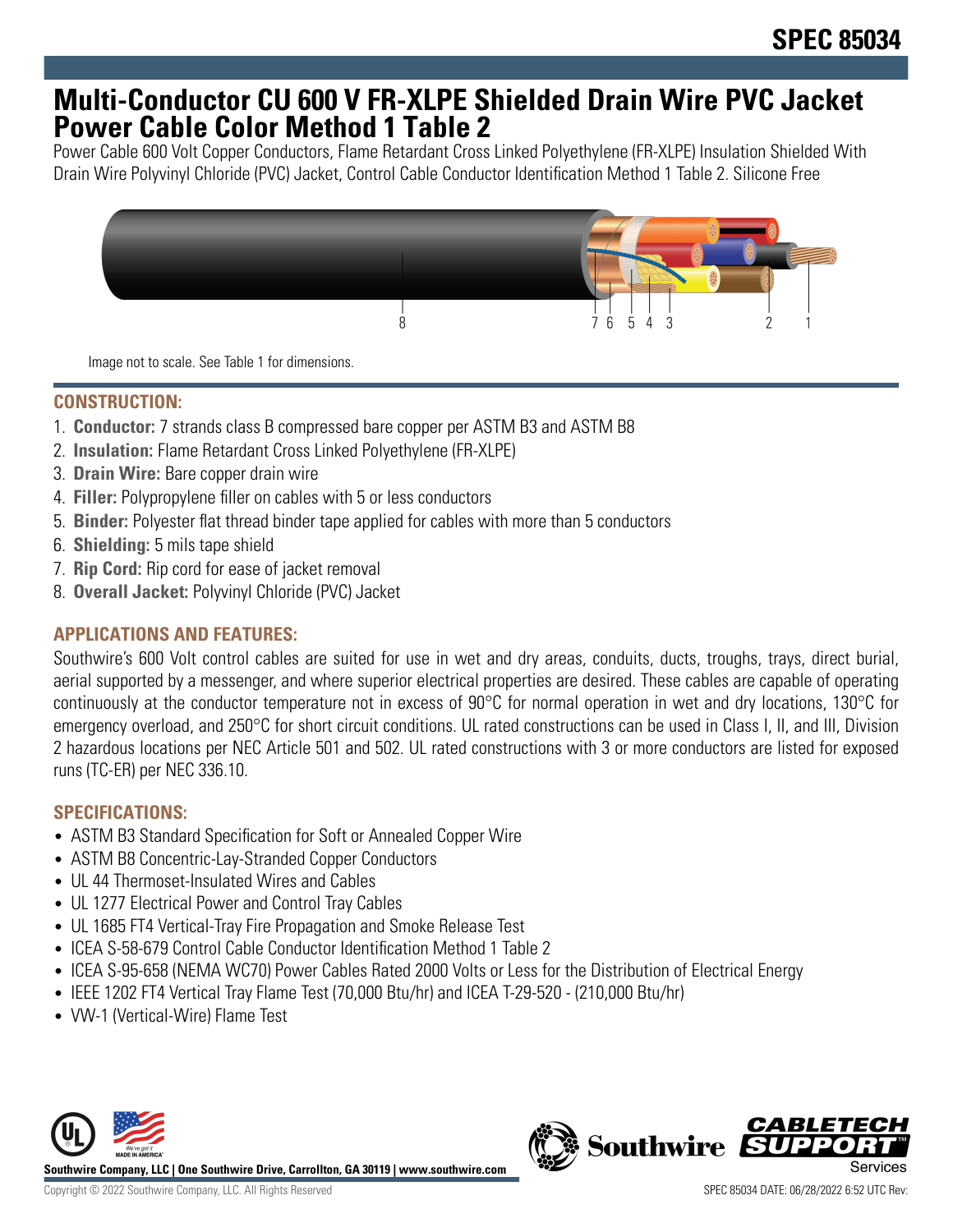#### **SAMPLE PRINT LEGEND:**

#### UL Listed

{SQFTG} SOUTHWIRE E75755 {UL} XX AWG X/C XHHW-2 CDRS 90{D}C PVC JKT TYPE TC-ER SHIELDED 600V SUN. RES. DIRECT BURIAL {YYYY}

#### Non UL Listed

{SQFTG} SOUTHWIRE XX AWG X/C XHHW-2 CDRS 90{D}C PVC JKT TYPE TC-ER SHIELDED 600V SUN. RES. DIRECT BURIAL {YYYY}